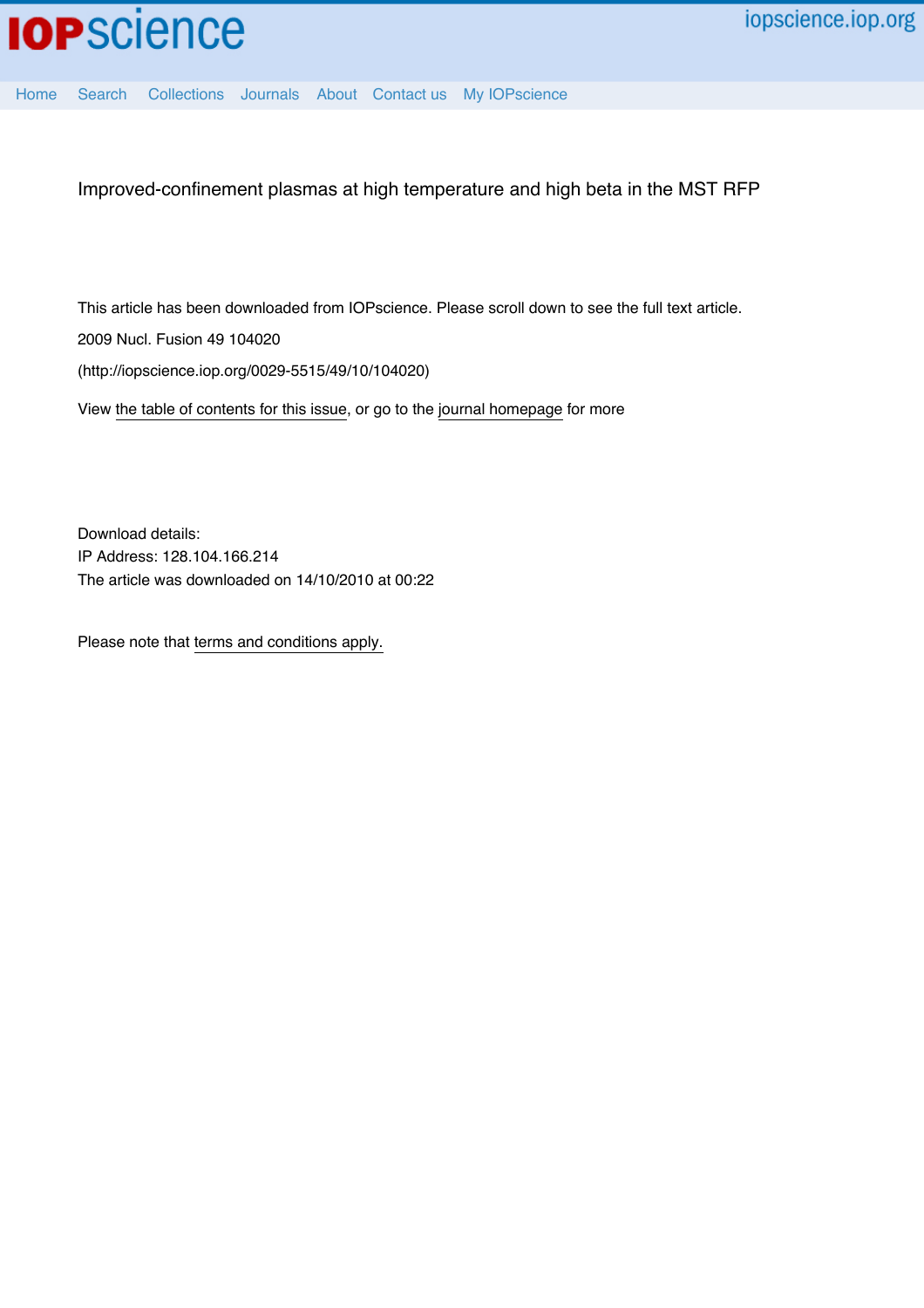# **Improved-confinement plasmas at high temperature and high beta in the MST RFP**

**B.E. Chapman**<sup>1</sup>**, J.W. Ahn**<sup>1</sup>**, A.F. Almagri**<sup>1</sup>**, J.K. Anderson**<sup>1</sup>**, F. Bonomo**<sup>2</sup>**, D.L. Brower**<sup>3</sup>**, D.R. Burke**<sup>1</sup>**, K. Caspary**<sup>1</sup>**, D.J. Clayton**<sup>1</sup>**, S.K. Combs**<sup>4</sup>**, W.A. Cox**<sup>1</sup>**, D. Craig**<sup>5</sup>**, B.H. Deng**<sup>3</sup>**, D.J. Den Hartog**<sup>1</sup>**, W.X. Ding**<sup>3</sup>**, F. Ebrahimi**<sup>1</sup>**, D.A. Ennis**<sup>1</sup>**, G. Fiksel**<sup>1</sup>**, C.B. Forest**<sup>1</sup>**, C.R. Foust**<sup>4</sup>**, P. Franz**<sup>2</sup>**, S. Gangadhara**<sup>1</sup>**, J.A. Goetz**<sup>1</sup>**, M.C. Kaufman**<sup>1</sup>**, J.G. Kulpin**<sup>1</sup>**, A. Kuritsyn**<sup>1</sup>**, R.M. Magee**<sup>1</sup>**, M.C. Miller**<sup>1</sup>**, V.V. Mirnov**<sup>1</sup>**, P.D. Nonn**<sup>1</sup>**, R. O'Connell**<sup>1</sup>**, S.P. Oliva**<sup>1</sup>**, S.C. Prager**<sup>1</sup>**, J.A. Reusch**<sup>1</sup>**, J.S. Sarff<sup>1</sup>, H.D. Stephens<sup>1</sup>, M.D. Wyman<sup>1</sup> and T. Yates<sup>3</sup>** 

<sup>1</sup> Department of Physics, University of Wisconsin, Madison, WI 53706, USA

<sup>2</sup> Consorzio RFX, 35127 Padova, Italy

<sup>3</sup> Department of Electrical Engineering, University of California, Los Angeles, CA 90095,

USA

<sup>4</sup> Oak Ridge National Laboratory, Oak Ridge, TN 37831, USA

<sup>5</sup> Wheaton College, Wheaton, IL 60187, USA

E-mail: bchapman@wisc.edu

Received 11 December 2008, accepted for publication 27 March 2009 Published 10 September 2009 Online at [stacks.iop.org/NF/49/104020](http://stacks.iop.org/NF/49/104020)

### **Abstract**

We have increased substantially the electron and ion temperatures, the electron density, and the total beta in plasmas with improved energy confinement in the Madison Symmetric Torus (MST). The improved confinement is achieved with a well-established current profile control technique for reduction of magnetic tearing and reconnection. A sustained ion temperature  $>1$  keV is achieved with intensified reconnection-based ion heating followed immediately by current profile control. In the same plasmas, the electron temperature reaches 2 keV, and the electron thermal diffusivity drops to about  $2 \text{ m}^2 \text{ s}^{-1}$ . The global energy confinement time is 12 ms. This and the reported temperatures are the largest values yet achieved in the reversed-field pinch (RFP). These results were attained at a density  $\sim$ 10<sup>19</sup> m<sup>-3</sup>. By combining pellet injection with current profile control, the density has been quadrupled, and total beta has nearly doubled to a record value of about 26%. The Mercier criterion is exceeded in the plasma core, and both pressure-driven interchange and pressure-driven tearing modes are calculated to be linearly unstable, yet energy confinement is still improved. Transient momentum injection with biased probes reveals that global momentum transport is reduced with current profile control. Magnetic reconnection events drive rapid momentum transport related to large Maxwell and Reynolds stresses. Ion heating during reconnection events occurs globally, locally, or not at all, depending on which tearing modes are involved in the reconnection. To potentially augment inductive current profile control, we are conducting initial tests of current drive with lower-hybrid and electron-Bernstein waves.

**PACS numbers:** 52.55.−s, 52.55.Hc, 52.55.Tn

## **1. Introduction**

The reversed-field pinch (RFP) is a toroidal magnetic fusion concept characterized by a relatively small toroidal magnetic field and large magnetic shear. The RFP is so named in part because the toroidal magnetic field is reversed in the edge

relative to its direction in the core. The large magnetic shear allows for a potentially large beta (plasma pressure normalized to the field pressure at the plasma boundary). However, the large shear also causes the RFP plasma to play host to a number of resonant tearing modes. The dominant modes have poloidal mode numbers  $m = 1$  and  $m = 0$ . The  $m = 1$  modes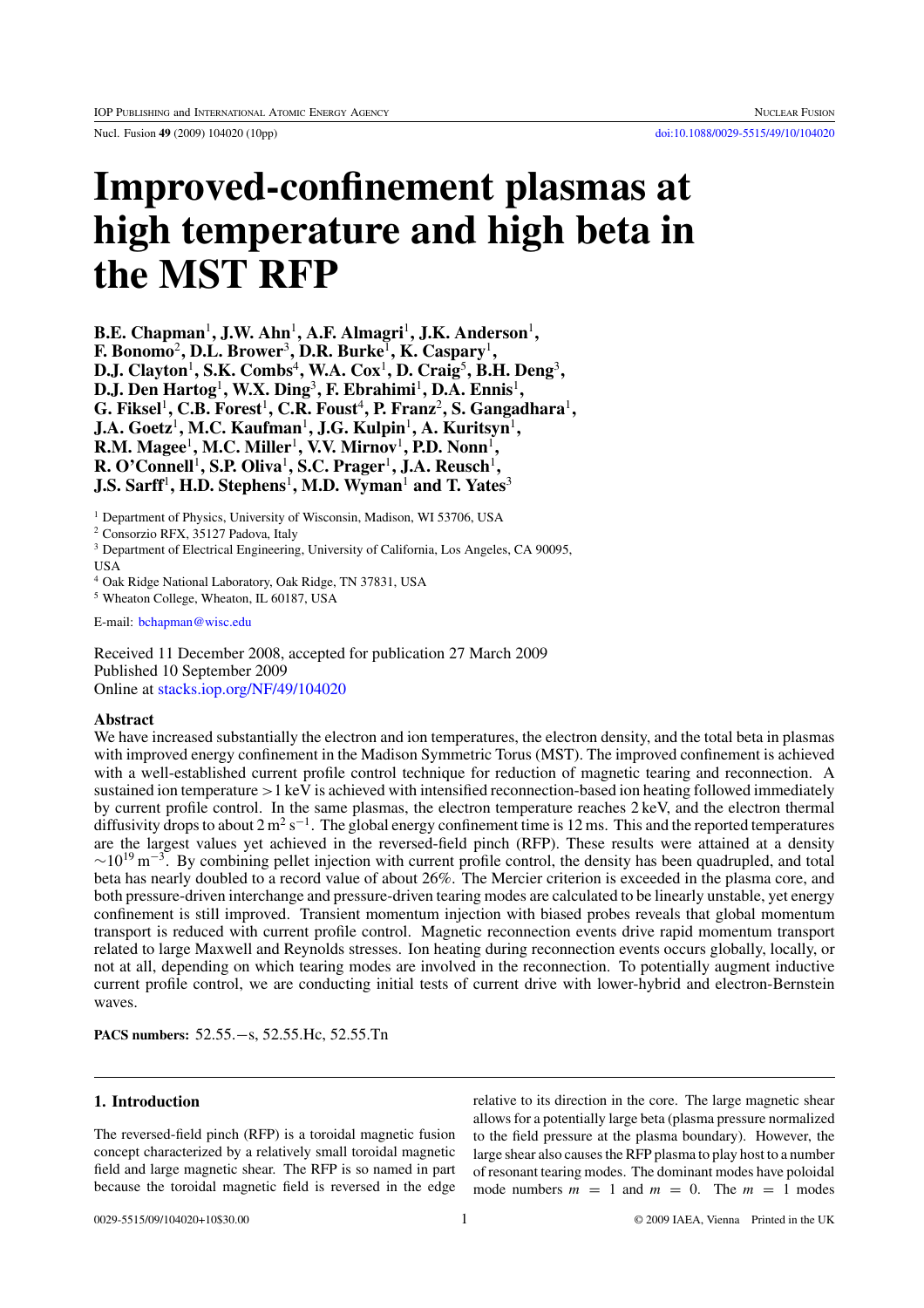are resonant at various locations in the plasma core, and the dominant modes are normally driven unstable by a gradient in the parallel current profile. The  $m = 0$  modes are all resonant at the radius where the toroidal field reverses. In the Madison Symmetric Torus (MST) [\[1\]](#page-9-0), the  $m = 0$  modes are normally driven by nonlinear coupling with the  $m = 1$  modes [\[2,](#page-9-1) [3\]](#page-9-2). The  $m = 1$  and  $m = 0$  modes reach their largest amplitude during magnetic reconnection events (or sawtooth crashes), which last for only about 100  $\mu$ s but occur periodically in MST discharges. During reconnection events, and even between them, the  $m = 1$  modes stochasticize the magnetic field in the core, leading to rapid transport of particles and energy [\[4,](#page-9-3) [5\]](#page-9-4).

Nonlinear interaction of the  $m = 1$  and  $m = 0$  modes during reconnection events produces a number of powerful effects on the MST plasma. Two which will be described in this paper are intense ion heating and rapid momentum transport. The ion temperature increases several-fold due to a rapid conversion of stored magnetic energy to ion thermal energy, and the increase is global, due to the large number of reconnection sites (mode resonant surfaces) [\[6,](#page-9-5) [7\]](#page-9-6). We also observe ion heating localized to the toroidal field reversal radius in special cases where only  $m = 0$  modes cause reconnection. Whether global or local, heating only occurs when the  $m = 0$  modes are involved. Momentum transport also increases substantially during global reconnection events, causing a decrease in core plasma flow and an increase in the edge flow. Measurements in the edge reveal that fluctuationinduced Maxwell and Reynolds stresses are both large but of opposite sign, approximately balancing the measured change in plasma momentum [\[8\]](#page-9-7). Momentum transport is rapid even between reconnection events, as revealed in discharges where the plasma edge is accelerated with inserted biased probes. The core plasma spins up shortly thereafter, indicating rapid momentum transport. In plasmas with reconnection suppression, described in the next paragraph, the core plasma rotation exhibits essentially no change—momentum transport is substantially reduced.

<span id="page-2-0"></span>In discharges in which reconnection is suppressed, we have now demonstrated a substantial increase in the electron and ion temperatures, the plasma density and the total beta. This has been achieved in part with an extension of reconnection suppression to a toroidal current of 0.5 MA, approaching MST's maximum current capability. Suppression of both the  $m = 1$  and  $m = 0$  tearing modes is achieved with a well-established technique for inductive control of the current profile [\[9,](#page-9-8) [10\]](#page-9-9). At relatively low toroidal plasma current, 0.2 MA, this has previously led to an electron temperature of 0.6 keV and a ten-fold improvement in the energy confinement time [\[10\]](#page-9-9), producing tokamak-like confinement [\[11\]](#page-9-10). However, these discharges were limited by edge instability to a relatively low density  $\sim 10^{19}$  m<sup>-3</sup>. Given the small rate of electron–ion energy transfer, they were also limited to an ion temperature of about 0.2 keV [\[12\]](#page-9-11). The total beta reached a maximum of about 15%, but this was limited merely by the reduced ohmic heating power.

Now, at 0.5 MA and the usual low density, we have demonstrated plasmas with a central ion temperature >1 keV and a central electron temperature of about 2 keV, both the largest temperatures achieved thus far in the RFP [\[13\]](#page-9-12). The large ion temperature is achieved with the intensification of reconnection-based ion heating followed immediately by reconnection suppression and improved ion energy confinement. Electron energy confinement is simultaneously improved, leading to a rapid, ohmically driven increase in the electron temperature. The electron thermal diffusivity drops to about  $2 \text{ m}^2 \text{ s}^{-1}$  near the reversal radius, and globally, the total (electron + ion) energy confinement time reaches 12 ms, also a record for the RFP.

In other discharges with current profile control, we have quadrupled the plasma density with injection of deuterium pellets [\[14,](#page-9-13) [15\]](#page-9-14). Core and edge fluctuations are reduced, energy confinement is improved and the ion temperature rises along with the electron temperature. The total beta is increased relative to that in low-density plasmas, ranging from 17% at 0.5 MA to 26% at 0.2 MA. In the highest beta plasmas, the central pressure gradient exceeds the Mercier criterion, and both pressure-driven interchange and pressure-driven tearing modes are calculated to be linearly unstable. Interchange modes have yet to be observed in these plasmas, but there is possible evidence of pressure-driven tearing.

With the goal of improving upon inductive control of the tearing modes, we are testing the feasibility of two rf techniques, one based on the lower-hybrid wave, the other based on the electron-Bernstein wave. The lower-hybrid system is already producing high-energy electrons, evidenced by the emission of hard x-rays with energies up to  $50 \,\text{keV}$  [\[16\]](#page-10-0). The physics of electron-Bernstein wave injection is being established. Measurements indicate a potential coupling efficiency of up to 75% [\[17\]](#page-10-1), and, from tests of low-power injection, the reflection coefficient can reach as low as 10%, in agreement with theory and computation [\[18\]](#page-10-2).

The balance of this paper is organized as follows. We discuss reconnection and ion heating in section [2.](#page-2-0) Then in section [3](#page-3-0) we describe the utilization of this heating to increase the ion temperature during subsequent reconnection suppression, and we discuss the simultaneous large increase in the electron temperature. The achievement and analysis of higher density, high-beta plasmas with pellet injection is the subject of section [4.](#page-5-0) Understanding and control of momentum transport is discussed in section [5,](#page-7-0) and results of rf feasibility tests are the subject of section [6.](#page-7-1)

## **2. Reconnection and ion heating**

Particle acceleration and heating have been linked to magnetic reconnection in a wide variety of astrophysical, space and laboratory plasmas, but while the correlation is clear, the underlying physics has yet to be completely elucidated. In a number of RFP devices, including MST, reconnection has been cited as the cause of substantial ion heating [\[19](#page-10-3)[–23\]](#page-10-4). In order to better understand the link between reconnection and ion heating, a charge-exchangerecombination spectroscopy (CHERS) diagnostic has been developed on MST to examine the evolution of the ion temperature profile during reconnection  $[6, 7]$  $[6, 7]$  $[6, 7]$ . As applied on MST, this diagnostic provides the temperature of fully stripped carbon ions at multiple radial locations (one location per discharge) with roughly 2 cm spatial resolution and a temporal resolution as fine as  $10 \mu s$  [\[24\]](#page-10-5). Measurements of the ion temperature  $(T<sub>i</sub>)$  profile during reconnection reveal that the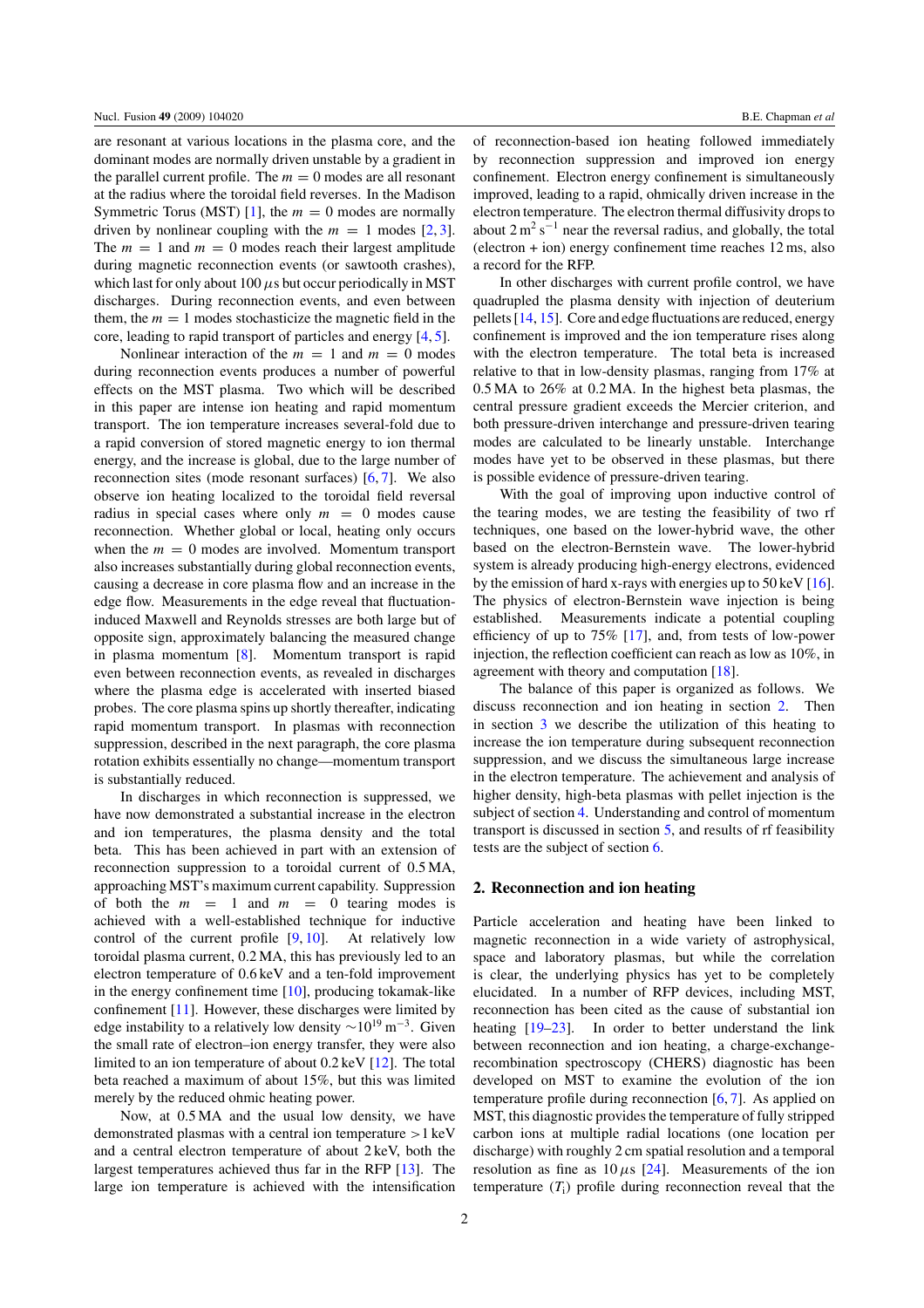<span id="page-3-1"></span>

<span id="page-3-2"></span>**Figure 1.** Profile of the safety factor in MST, showing the locations of the dominant  $m = 1$  modes in the core and the  $m = 0$  modes at the toroidal field reversal  $(q = 0)$  radius. Profile is from a plasma utilizing inductive current profile control. Boundary value of the safety factor is thus substantially more negative than in a typical RFP plasma. Profile reconstructed at 19.5 ms in shot 1070829100.



Figure 2. With a global reconnection event occurring at about 7.8 ms, temporal evolution of (a)  $m = 0$ ,  $n = 1$  tearing mode, (b)  $m = 1$ ,  $n = 6$  tearing mode and (c) volume-integrated stored magnetic energy. From shot 1070829100.

location and even the occurrence of heating depend on which modes,  $m = 1$  and/or  $m = 0$ , are involved in the reconnection. It is also revealed that sudden, impulsive heating only occurs when reconnection is accompanied by a decrease in the internal stored magnetic energy.

<span id="page-3-0"></span>The resonance locations of the  $m = 1$  and  $m = 0$  modes are shown in figure [1,](#page-3-1) which contains the safety factor profile from an MST discharge. The MST plasma has a major radius of 1.5 m and a minor radius of 0.5 m. The  $m = 1$  modes have toroidal mode numbers  $n = 6, 7, 8, \ldots$ , while the  $m = 0$  modes have  $n = 1, 2, 3, \ldots$  During global reconnection events, all of the  $m = 1$  and  $m = 0$  mode amplitudes increase rapidly. The temporal evolution of the lowest-n,  $m = 0$  and  $m = 1$  modes during one such event is shown in figure [2.](#page-3-2) Here, the event occurs at about 7.8 ms. Another feature of global reconnection is a rapid drop in the stored magnetic energy (figure  $2(c)$  $2(c)$ ). The



**Figure 3.** Ion temperature profiles measured at different times with respect to a large ensemble of global reconnection events occurring in discharges with a toroidal plasma current ∼0.4 MA. The temperature reaches its maximum at +0.15 ms. Error bars (not shown) only slightly larger than the plot symbols.

magnetic energy is estimated with a simple equilibrium model based on measurements of the magnetic field at the plasma boundary [\[25\]](#page-10-6).

The temporal evolution of the  $T_i$  profile around global reconnection events in 0.4 MA MST discharges is shown in figure [3.](#page-3-1) These profiles are based on a large ensemble of similar events and are referenced to the relative time (0 ms) at which the tearing mode amplitudes peak  $[6, 7]$  $[6, 7]$  $[6, 7]$ . From shortly before to shortly after this peak,  $T_i$  increases to  $>1$  keV. Then, over about 1 ms, the  $T_i$  profile decays back toward its original shape and magnitude. This rate of decay in part reflects relatively poor ion energy confinement in these plasmas. The  $T_i$  profile at +0.15 ms exhibits an off-axis peak. This is consistent with the largest ion heating occurring where reconnection is most intense. The safety factor profile for the 0.4 MA plasmas in which these measurements were made [\[7\]](#page-9-6) reveals that the  $m = 1$ ,  $n = 6$  resonant surface lies very close to the location of maximum  $T_i$ . This is the largest of the  $m = 1$  modes during reconnection events.

The evolution of the  $T_i$  profile during two other types of reconnection event has also been examined in MST [\[6,](#page-9-5) [7\]](#page-9-6). One type is characterized by reconnection associated with only the  $m = 0$  modes. In this case, ion heating is observed, but only in the vicinity of the  $m = 0$  resonant surface. There is also a drop in the stored magnetic energy. The other type of reconnection event is characterized by activity in only the  $m = 1$ modes. In this case, no ion heating is observed anywhere in the plasma, and there is no change in the magnetic energy. Hence, ion heating appears to require the involvement of the  $m = 0$ tearing modes, and it is correlated with a decrease in magnetic energy. Magnetic energy has long been cited as a likely source of the ion heat.

#### **3.** Generation and capture of large  $T_i$  and  $T_e$

We have now intensified the ion heating associated with global reconnection, and with reconnection suppression subsequent to the heating, we are able to maintain a large ion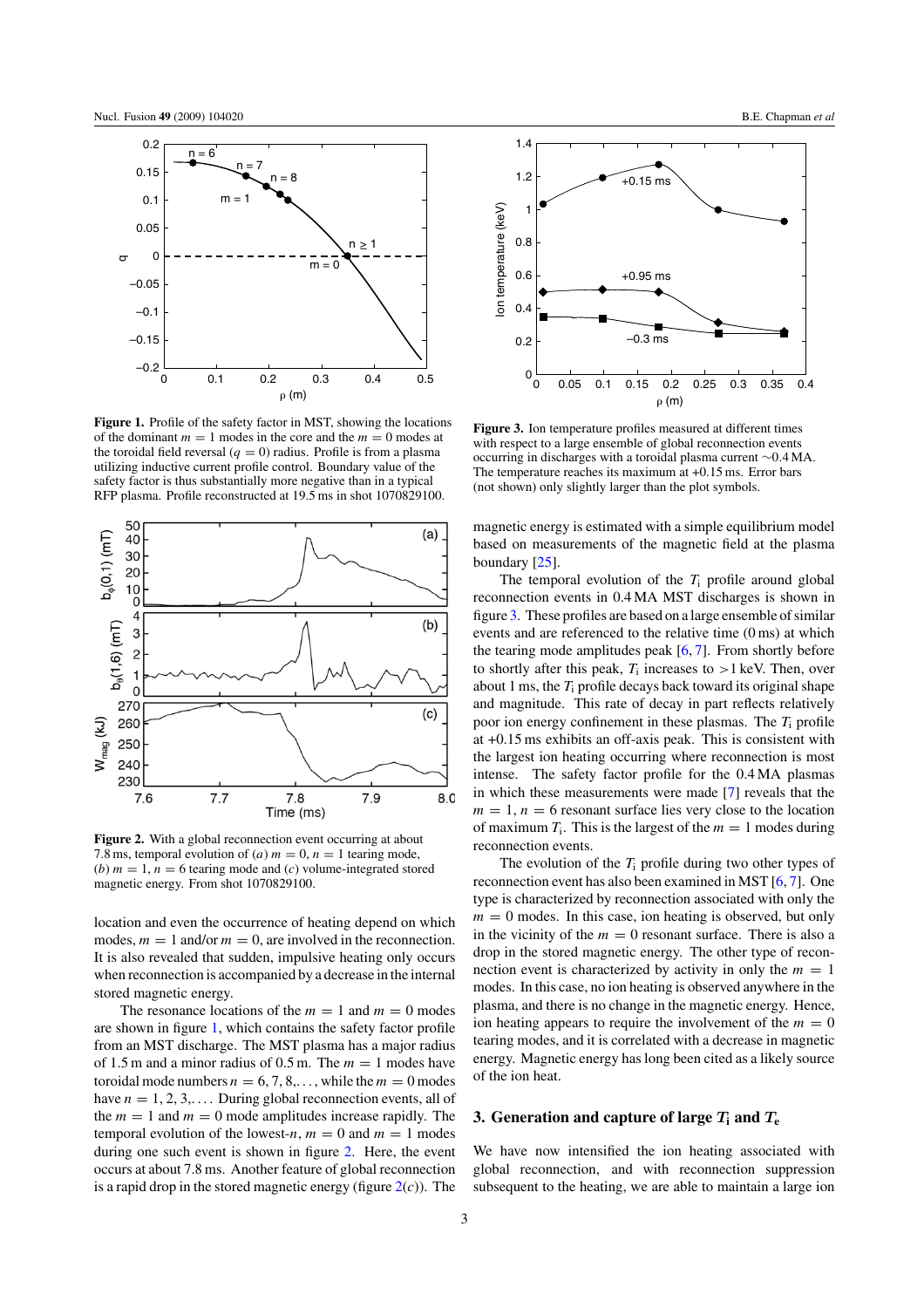<span id="page-4-0"></span>

**Figure 4.** In a 0.5 MA discharge with inductive current profile modification beginning at 10 ms, time evolution of the  $(a) m = 0$ ,  $n = 1$  tearing mode, (b) central ion temperature and (c) central line-integrated x-ray emission. The apparent drop in ion temperature around 23 ms is an artefact of the diagnostic neutral beam termination. The reconnection event occurring just before 8 ms was described in detail in figure [2.](#page-3-2) Shot number 1070829100.

temperature [\[13\]](#page-9-12). An example of this is shown in figure [4,](#page-4-0) which contains data from a discharge with a toroidal plasma current of about 0.5 MA. Figure [4](#page-4-0) contains the amplitude of the  $m = 0$ ,  $n = 1$  tearing mode, the central ion temperature measured with CHERS, and soft-x-ray emission measured through a 761  $\mu$ m thick beryllium filter along a line of sight through the plasma centre. This x-ray emission increases with electron density, but the dominant contributor here is the electron temperature. From 10 to 20 ms, the line averaged density increases from  $0.5 \times 10^{19}$  to  $0.85 \times 10^{19}$  m<sup>-3</sup>. Occurring at around 6 and 8 ms in figure [4](#page-4-0) are two global reconnection events. The latter event was described in detail in figure [2.](#page-3-2) The stored magnetic energy shown in figure [2](#page-3-2) drops by an estimated 34 kJ ( $\sim$ 13%) in about 60 µs, implying a power greater than 500 MW. A fraction of this power is channelled to the impurity and majority ions. During the two events shown early in figure [4,](#page-4-0) the central  $T_i$  exceeds the upper range of the CHERS diagnostic, hence the gaps in the  $T_i$  data. However,  $T_i$ can be measured in the decay phase following each event, and these data imply that the central  $T_i$  may exceed 3 keV during heating. This is the largest ion temperature yet observed in the RFP, and it is achieved by simultaneously operating at large toroidal current and low density, and by increasing the degree of toroidal magnetic field reversal.

By simply increasing the toroidal current in MST, a larger temperature can be achieved during magnetic reconnection events. With an increase from 0.25 to 0.5 MA, the central temperature roughly triples, reaching 1.5 keV [\[7\]](#page-9-6). In addition to the toroidal current, the RFP equilibrium is also characterized by the so-called toroidal field reversal parameter,  $F = B_{\phi}(a)/\langle B_{\phi} \rangle$ , where  $B_{\phi}(a)$  is the toroidal field at the plasma boundary and  $\langle B_{\phi} \rangle$  is the toroidal field averaged over the plasma cross section. In an RFP plasma,  $F < 0$ , and in MST, the degree of ion heating at reconnection events is also a strong function of  $F$ . In the discharge shown in

figure [4,](#page-4-0) F is about  $-0.25$  between the large reconnection events. This corresponds to an edge safety factor,  $q(a)$  = −0.05. Otherwise similar discharges, even at high current, with  $F$  closer to zero exhibit much weaker heating. A similar relation between the reversal parameter and ion heating was also observed in the ZT-40M RFP  $[26]$ . Adjusting F to be more negative moves the  $m = 0$  resonant surface further inside the plasma, and further away from the stabilizing influence of MST's thick conducting shell. This may facilitate more intense ion heating.

In addition to this change in equilibrium, low electron density is important. More negative  $F$  and low density leads to periods where magnetic fluctuations are spontaneously reduced, and global energy confinement is somewhat improved [\[27\]](#page-10-8). Two such periods, which are characterized in part by periodic small bursts of  $m = 0$  mode activity, occur after the large events in figure [4.](#page-4-0) These periods often terminate with reconnection events having particularly large mode amplitudes. Relative to typical MST plasmas, the ion temperature in plasmas such as that in figure [4](#page-4-0) decays more slowly following reconnection heating. This may result in part from somewhat improved ion energy confinement following the reconnection events.

The combination of intensified heating and slower temperature decay allows capture of substantial ion energy with reconnection suppression. In the discharge in figure [4,](#page-4-0) inductive modification of the current profile begins at 10 ms, leading to the eventual suppression of the  $m = 0$  and  $m = 1$  tearing modes, including the small bursts of  $m = 0$ activity. This technique has been applied successfully in several RFP devices, but optimization continues [\[9,](#page-9-8) [10,](#page-9-9) [28–](#page-10-9) [30\]](#page-10-10). The technique is based on a rampdown of the toroidal flux in the plasma, inducing a poloidal electric field to enhance the current flowing parallel to the edge magnetic field. Hence, F and  $q(a)$  become much more negative. The q profile shown in figure [1,](#page-3-1) where  $q(a) = -0.19$ , was measured near the end of a period of toroidal flux rampdown.

The inductive programming applied here is similar to that previously described for MST [\[10,](#page-9-9) [12\]](#page-9-11). In 0.2 MA plasmas, this technique led to a tripling of  $T_e$ , reaching 0.6 keV, but  $T_i$ was unchanged at about 0.2 keV. Reconnection suppression in the 0.5 MA discharge shown in figure [4](#page-4-0) results in a central  $T_i$  > 1 keV. The rate of temperature decay during this period is small, and this is due in part to increased ion energy confinement. The global ion energy confinement time is roughly estimated to increase ten-fold during reconnection suppression. This is based on a power balance calculation, including electron–ion heating and losses due to both charge exchange and convection. Charge exchange is one of the dominant channels of ion energy loss, and it is measured to drop roughly ten-fold. A substantial reduction is also observed in convection.

The period of reconnection suppression in figure [4](#page-4-0) is interrupted briefly by a small burst of  $m = 0$  activity near 20 ms. This is near the end of the poloidal current drive. After this burst, the low-n,  $m = 0$  modes begin to increase slowly while most of the  $m = 1$  modes remain fairly small. There is little apparent response in the central ion temperature. However, after having ramped up strongly with reconnection suppression, the central x-ray emission drops suddenly, dominantly reflecting a drop in the central  $T_e$ , and decays slowly thereafter.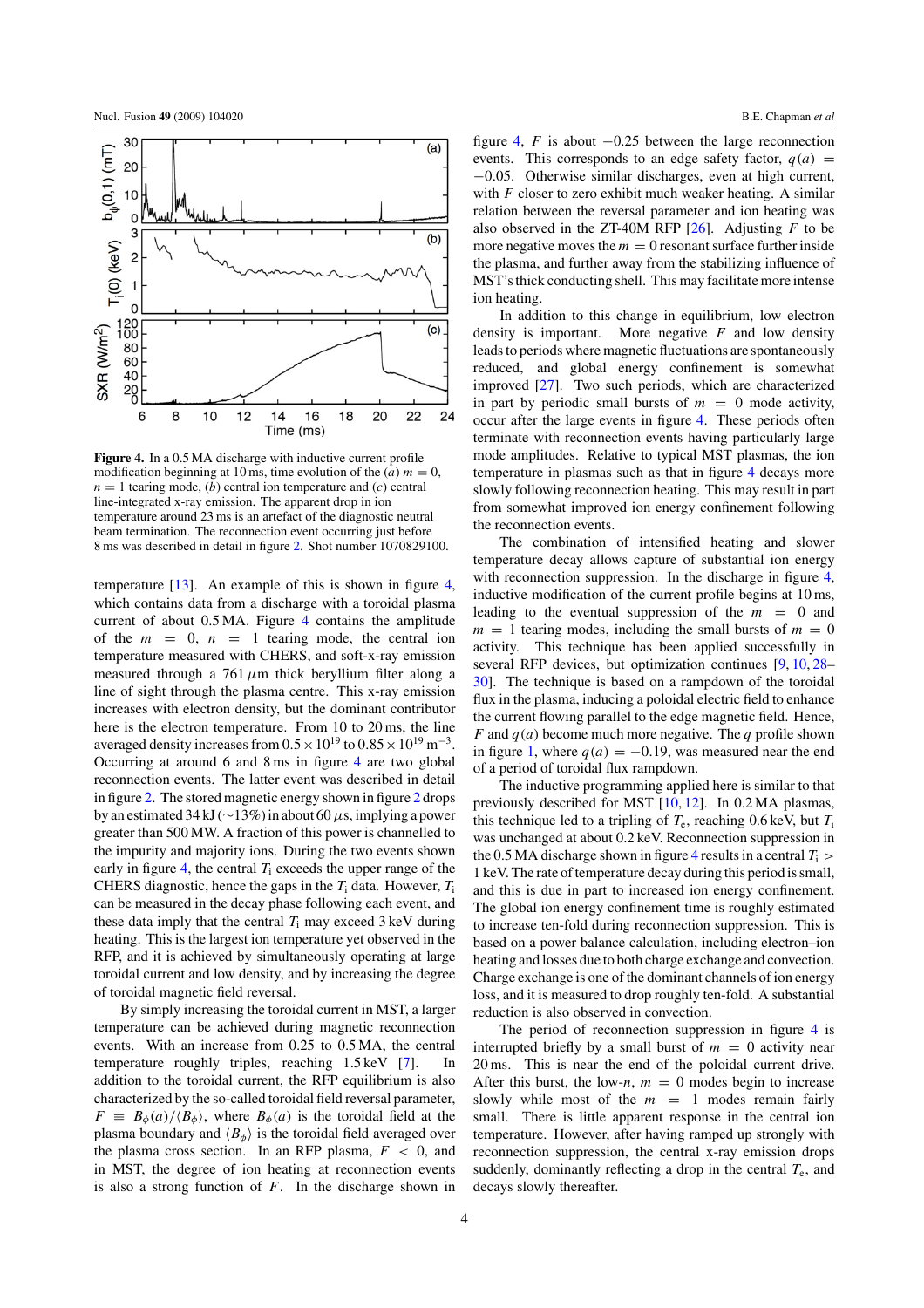<span id="page-5-1"></span>

<span id="page-5-2"></span><span id="page-5-0"></span>**Figure 5.** Electron temperature profile measured at 19.5 ms in the discharge shown in figure [4](#page-4-0) and ion temperature profile compiled at 20 ms in a set of discharges similar to that in figure [4.](#page-4-0) Both profiles assume a boundary temperature of 40 eV.

**Table 1.** Improved-confinement plasma parameters with and without pellet injection at low and high toroidal plasma current. In the third row is the central line-averaged electron density normalized to the Greenwald density limit, defined in the text. Total beta is the volume-averaged pressure normalized to the total (toroidal + poloidal) magnetic field pressure at the plasma boundary. Data with pellets from [\[15\]](#page-9-14). Low-current data without pellets from [\[10\]](#page-9-9). High-current data without pellets from [\[13\]](#page-9-12).

|                                              |      |      | w/o pellets w pellets w/o pellets w pellets |      |
|----------------------------------------------|------|------|---------------------------------------------|------|
| $I_{\phi}$ (MA)                              | 0.21 | 0.17 | 0.53                                        | 0.48 |
| $n_e(0)$ (10 <sup>19</sup> m <sup>-3</sup> ) | 0.9  | 3.5  | 1.2                                         | 4.0  |
| $\langle n_{\rm e} \rangle / n_{\rm G}$      | 0.26 | 1.2. | 0.13                                        | 0.66 |
| $P_{\text{oh}}$ (MW)                         | 1.0  | 2.2. | 2.3                                         | 4.0  |
| $T_e(0)$ (keV)                               | 0.6  | 0.17 | 1.9                                         | 0.7  |
| $T_i(0)$ (keV)                               | 0.18 | 0.19 | 1.3                                         | 0.6  |
| $\beta_{\rm tot}$ (%)                        | 15   | 26   | 10                                          | 17   |
| $\tau_{\rm E}$ (ms)                          | 10   | > 5  | 12                                          | 7    |

Profiles of  $T_e$  and  $T_i$  are shown in figure [5.](#page-5-1) The  $T_e$  profile was measured at 19.5 ms in the discharge shown in figure [4.](#page-4-0) This was possible with a new multi-point Thomson scattering diagnostic  $[31]$ . The  $T_i$  profile was compiled in discharges like that in figure [4,](#page-4-0) assembled from data at 20 ms, several majority–impurity-ion equilibration times after reconnection heating. With a Rutherford scattering diagnostic [\[32\]](#page-10-1), the deuteron temperature was also measured at one location in these plasmas, confirming a large increase in the majority  $T_i$ . These central electron and ion temperatures represent substantial increases relative to what was achieved at 0.2 MA. These and other parameters are compared in table [1,](#page-5-2) in the two columns labelled 'w/o pellets.' In the present 0.5 MA plasmas, the combination of large ion and electron temperatures, along with a simultaneously reduced ohmic input power, results in a global energy confinement time of about 12 ms, a modest improvement over that achieved at 0.2 MA, and the largest yet achieved in the RFP.

Contributing to this global confinement improvement is a local reduction in the electron thermal diffusivity in the region  $0.3 \text{ m} < \rho < 0.4 \text{ m}$ , corresponding to steep gradients in the

 $T<sub>e</sub>$  profile (figure [5\)](#page-5-1). The diffusivity associated with the two steep gradients is about  $2 \text{ m}^2 \text{ s}^{-1}$ , likely the minimum value in the plasma. In the region  $\rho > 0.4$  m, the diffusivity increases monotonically out to the plasma boundary and is substantially larger than  $2 \text{ m}^2 \text{ s}^{-1}$ . The diffusivity in the region  $\rho < 0.3 \text{ m}$ has yet to be determined, but the relatively flat  $T<sub>e</sub>$  profile here implies that the diffusivity is probably larger than  $2 \text{ m}^2 \text{ s}^{-1}$ . Comparison of the  $T_e$  profile in figure [5](#page-5-1) with the simultaneously measured q profile in figure [1](#page-3-1) reveals that the steep  $T_e$  gradients lie on either side of the  $q = 0$  surface. The local flattened region in the  $T_e$  profile is centred on the  $q = 0$  surface, and the width of this region is consistent with that of an  $m = 0$ island. The large gradients exist in a region of very small but finite q. The locally resonant  $m = 1$  modes have toroidal mode numbers  $n > 35$ , and their respective adjacent resonant surfaces lie less than 1 mm apart. Hence, island overlap and stochasticity in this region is probable. The means by which electron thermal transport is reduced in this region remains to be determined. In addition to the large gradients in  $T_e$ , we note that the coarsely measured  $T_i$  profile also exhibits its largest gradient in the vicinity of  $q = 0$ .

## **4. Improved confinement at higher density and high beta**

In plasmas fuelled with gas puffing and recycling, there is a soft density limit  $\sim 10^{19}$  m<sup>-3</sup> for improved confinement [\[12\]](#page-9-11). Just above this limit, discrete bursts of  $m = 0$  activity occur with regularity, and further above this limit, the  $m = 0$  modes are continuously large. This activity limits the degree to which energy confinement can be improved. One result of this lowdensity restriction is the previous observation that  $T<sub>i</sub>$  does not mimic the large increase observed in  $T<sub>e</sub>$ . The characteristic time for transfer of energy from electrons to ions can range up to several hundred milliseconds in the hottest plasmas. This is far longer than the duration of the improved confinement. The large increase in  $T<sub>e</sub>$  also halves the ohmic input power. Hence, while total beta increased with improved confinement, it was limited by the relatively small heating power.

Destabilization of the  $m = 0$  modes with higher density is believed to result from the fact that gas puffing and recycling tend to deposit particles in the edge. We hypothesize that this causes unfavourable changes in the edge pressure and/or current gradient, thereby leading to  $m = 0$  instability. This motivated the implementation of pellet injection on MST in order to deposit fuel directly in the core [\[14,](#page-9-13) [15\]](#page-9-14).

An example of a discharge with pellet injection combined with inductive current profile control is shown in figure  $6$ . The current profile modification begins at 10 ms, and two pellets arrive in the plasma shortly thereafter. The pellets more than triple the line-averaged electron density. Shown in figures  $6(b)$  $6(b)$ and  $(c)$  are the rms sums of magnetic fluctuations representing the behavior of the  $m = 1$  and  $m = 0$  modes. A few milliseconds after the pellets ablate, both  $m = 1$  and  $m = 0$ fluctuations are reduced. Note that pellet injection alone does not bring about fluctuation reduction. It merely provides a central source of fuel. With fluctuations reduced, both  $T<sub>e</sub>$  and  $T_i$  increase, as shown in figure  $6(d)$  $6(d)$ . These data were measured at  $\rho = 0.1$  m. The local electron temperature was measured with 2D x-ray tomography, based on the so-called double-foil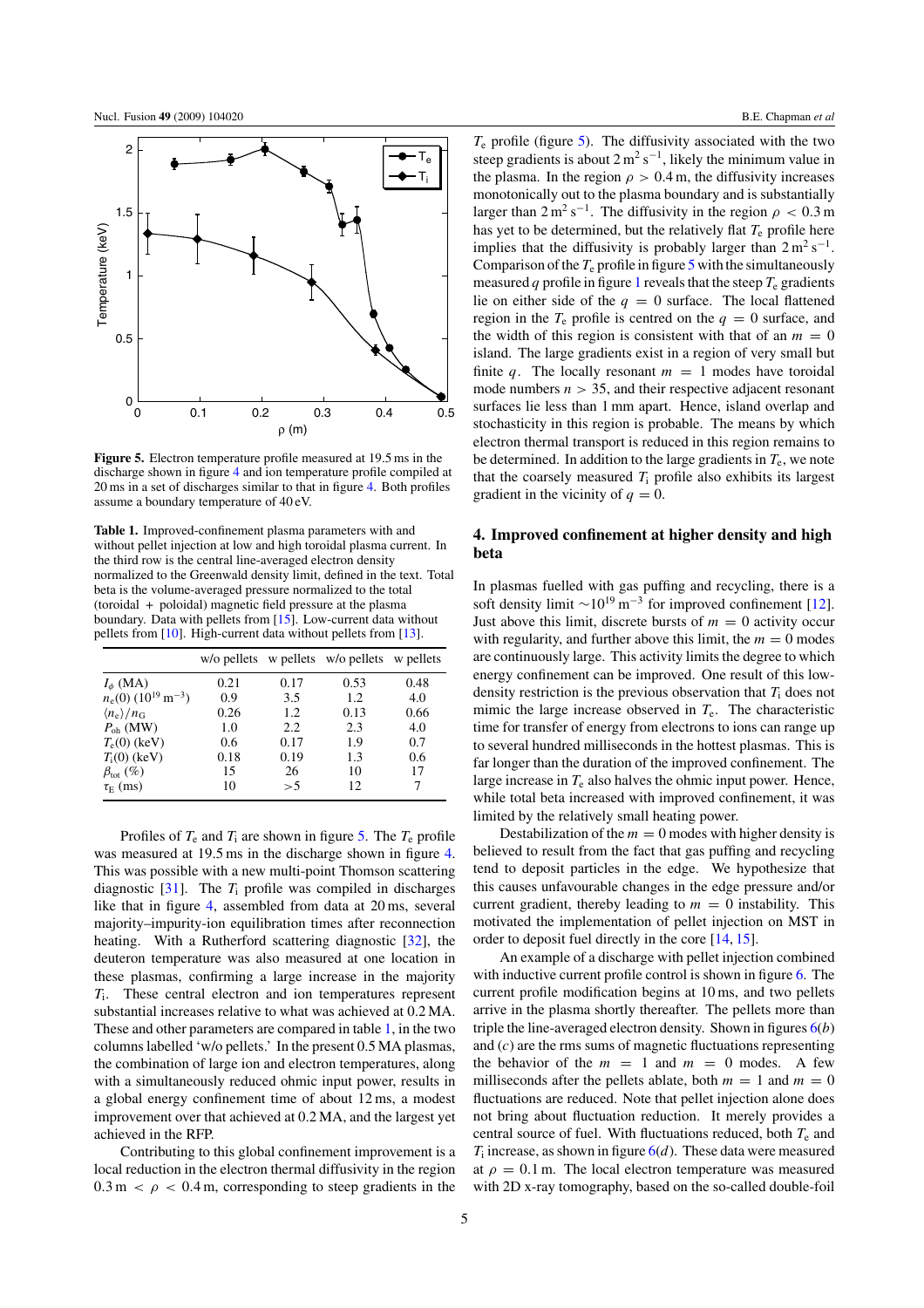<span id="page-6-0"></span>

**Figure 6.** In a 0.5 MA discharge with two pellets injected just after the beginning (at 10 ms) of inductive current profile control, temporal waveforms of  $(a)$  the central line-averaged electron density, (b)  $m = 1$ ,  $n = 8-14$  poloidal magnetic fluctuations, (c)  $m = 0$ ,  $n = 1-5$  toroidal magnetic fluctuations and (d) the electron and ion temperature at  $\rho = 0.1$  m (temperature data unavailable before 15 ms). Both pellets have a diameter of 1.6 mm. The fast and slow pellet speeds are, respectively,  $1150 \text{ m s}^{-1}$  and  $167 \text{ m s}^{-1}$ .

technique [\[33\]](#page-10-11). This is the first time that  $T_i$  has been observed to increase along with  $T<sub>e</sub>$  during fluctuation reduction.

Pellet injection has been applied to both low- and highcurrent improved-confinement plasmas, allowing comparison with the results from improved-confinement at lower density. Some of the key parameters from these plasmas are shown in table [1.](#page-5-2) Recent work from the MST [\[15\]](#page-9-14) and RFX-mod [\[34\]](#page-10-12) experiments has demonstrated that the Greenwald density limit for tokamaks [\[35\]](#page-10-13) applies to these two RFP devices as well. This limit on the line-averaged electron density =  $I_{\phi}/\pi a^2$ , where  $I_{\phi}$  is the toroidal plasma current in megaamperes,  $\alpha$  is the plasma minor radius in metres, and the density limit is in units of  $10^{20} \text{ m}^{-3}$ . In MST standard-confinement plasmas with and without pellet injection, premature termination of the discharge is observed when this limit is surpassed. The toroidal plasma current can drop to zero in as little as 5 ms. In table [1](#page-5-2) we show line-averaged densities normalized to the Greenwald limit for improved-confinement plasmas. The low densityMST discharges are well below the limit, but with pellet injection at low toroidal current, we are able to exceed the limit by 20% without premature discharge termination [\[15\]](#page-9-14). This is consistent with what is observed with pellet injection (central fuelling) in tokamak plasmas. At present on MST, the density with pellet injection at higher current is limited only by the size of the available pellets.

At both low and high current, the ohmic input power roughly doubles with pellet injection. This is due in large part to the facts that  $T_e$  is lower at high density, and the ohmic input power (and plasma resistivity) varies as  $T_e^{-3/2}$ . One reason for the smaller electron temperature with pellet injection is that the electron–ion energy transfer time decreases substantially, to as low as 5 ms. Hence, a substantial fraction of



**Figure 7.** In a pellet-fuelled discharge with a total beta of 26%, profiles of the measured pressure gradient and the critical pressure gradient prescribed by the Mercier criterion. Profiles normalized to the central pressure. Shaded regions indicate estimated uncertainty.

the ohmic electron heat is transferred directly to the ions. This results in a substantial increase in the ion thermal energy. The energy confinement time with pellets is thus far not as large as that achieved without pellets. Nevertheless, the achieved confinement is much improved relative to the standard 1 ms, measured in plasmas without current profile control.

The larger stored thermal energy achieved with pellet injection has resulted in larger  $\beta_{\text{tot}}$ , with the largest value of 26% achieved at low current (table [1\)](#page-5-2). This corresponds to a poloidal beta of 40%, normalizing to the poloidal magnetic field pressure at the plasma boundary, and a toroidal beta of about 100%, normalizing to the toroidal magnetic field pressure at the plasma boundary. These are the largest total and poloidal beta values achieved thus far in the improvedconfinement RFP [\[14,](#page-9-13) [15\]](#page-9-14). The profile of the pressure gradient from one of these high-beta plasmas is shown in figure [7.](#page-6-0) Overlaid on this plot is the profile of the critical pressure gradient prescribed by the Mercier criterion, which when exceeded can theoretically lead to linearly unstable interchange modes. The criterion is expressed as

$$
\frac{rB_{\phi}^{2}}{4\pi} \left(\frac{q'}{q}\right)^{2} + 8p'(1 - q^{2}) > 0, \tag{1}
$$

where  $q'$  is the radial derivative of the safety factor, representing magnetic field shear, and  $p'$  is the radial derivative of the pressure. The criterion weighs the destabilizing pressure gradient against the stabilizing magnetic field shear. In figure [7,](#page-6-0) this criterion is violated in the region  $\rho < 0.2$  m.

Linear MHD computation with the DEBS code [\[36\]](#page-10-14) has been applied to this high-beta equilibrium. The computation predicts that multiple pressure-driven interchange and tearing modes are linearly unstable. The interchange modes are radially localized modes with, e.g.,  $m = 3$ , while the tearing modes are global with  $m = 1$ . As yet, we have not found evidence of interchange modes experimentally. This is similar to the case in some stellarator plasmas, where the Mercier criterion is exceeded with no indication of interchange instability [\[37\]](#page-10-15). However, there is potential experimental evidence for pressure-driven tearing in MST [\[14,](#page-9-13) [15\]](#page-9-14). Comparison of the  $m = 1$  tearing mode spectra with current profile control at low density ( $\beta_{\text{tot}} = 15\%$ ) and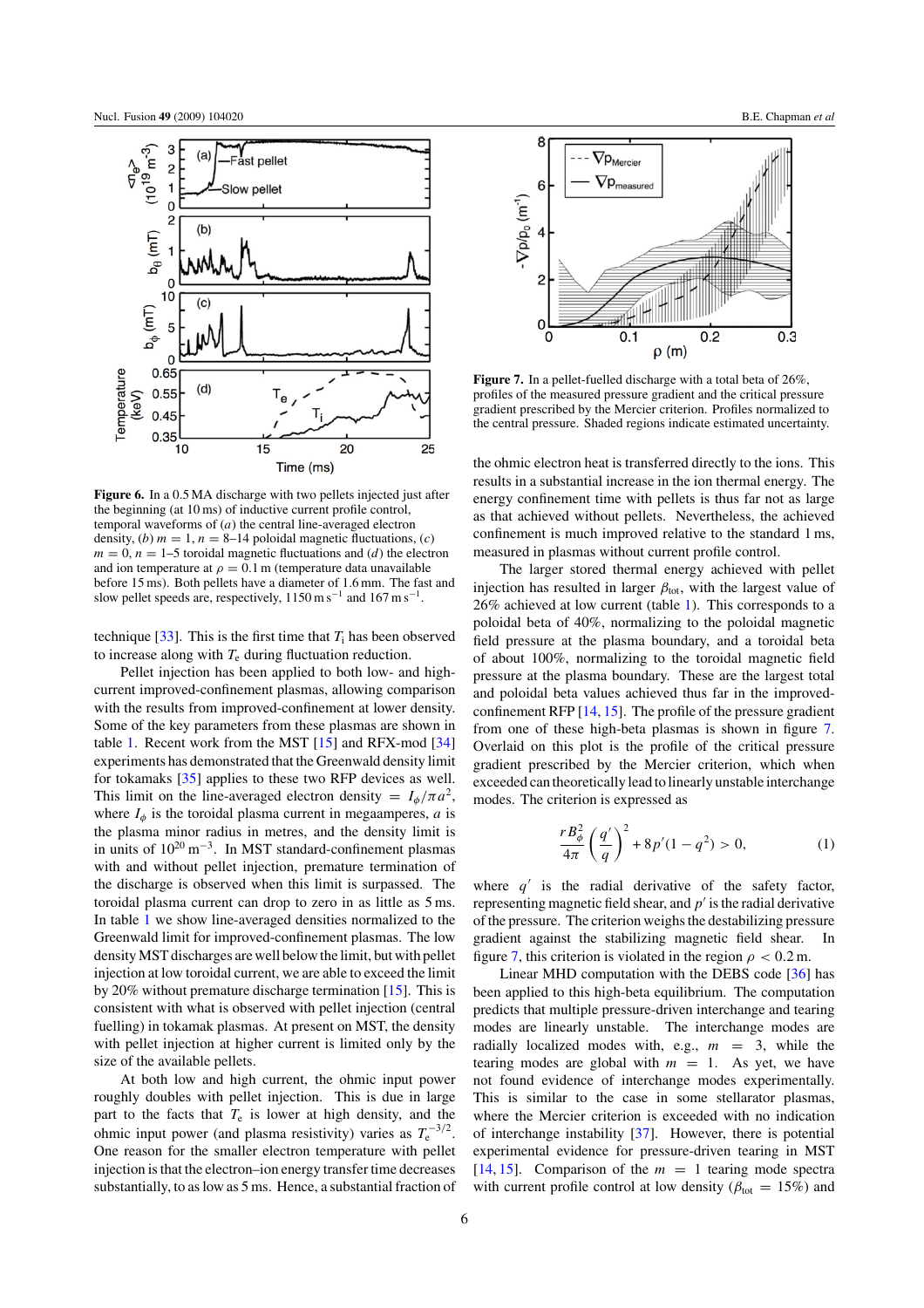<span id="page-7-3"></span><span id="page-7-0"></span>high density ( $\beta_{\text{tot}} = 26\%$ ) shows that the degree of fluctuation reduction is smaller in the larger beta plasmas. According to MHD computation, the usual current-gradient drive for these modes is essentially eliminated in both cases. The primary difference is that the pressure-gradient drive becomes significant with larger beta.

## **5. Understanding and control of momentum transport**

The mechanism(s) underlying momentum transport in magnetic fusion plasmas continues to be an important line of research. Momentum transport has been examined in several scenarios in MST: during reconnection events and between reconnection events with and without current profile control. MST plasmas commonly exhibit spontaneous rotation, but this rotation is altered substantially and rapidly each time a global reconnection event occurs. The core plasma slows down, and the edge plasma spins up. The rate of momentum transport is roughly 1000 times faster than the classical rate. Previous work established the importance of the nonlinear  $j \times b$  torque exerted between the core-resonant  $m = 1$  modes and the edge-resonant  $m = 0$  modes [\[38\]](#page-10-16). The core and edge are strongly coupled. Analogous to what was described earlier for ion heating, the  $m = 0$  modes play a key role. In reconnection events involving only the  $m = 1$  modes, there is no change in the momentum profile.

<span id="page-7-2"></span>With a combination of internal measurements and MHD computation, we have improved substantially our understanding of momentum transport during global reconnection events [\[8\]](#page-9-7). The momentum balance equation for the MST plasma edge can be written as

$$
\rho \frac{\partial \langle V_{||}\rangle}{\partial t} \approx \langle \tilde{j} \times \tilde{b}\rangle_{||} - \rho \langle \tilde{V} \nabla \tilde{V}\rangle_{||},\tag{2}
$$

where  $\rho$  is the mass density, V is the plasma velocity, j is the current density,  $b$  is the magnetic field, tildes indicate fluctuating quantities and brackets indicate a flux-surface average. The term on the left is the ion inertia, while the terms on the right are the fluctuation-based Maxwell and Reynolds stresses. The temporal evolution of the terms in equation [\(2\)](#page-7-2) over an ensemble of reconnection events is shown in figure [8.](#page-7-3) These terms were measured with a variety of probes inserted into the plasma edge. The data in figure  $8$  reveal that the two stresses are large but that they approximately balance each other. Their difference is roughly equal to the small ion inertia term. The data in figure [8](#page-7-3) were measured near the  $m = 0$ resonant surface. Away from this location in the plasma edge, the stresses are smaller but are still approximately balanced. Measurements with a laser Faraday rotation diagnostic of the Maxwell stress in the plasma core are consistent with what is observed in the edge. The Maxwell stress is much larger than the inertial term. The Reynolds stress in the core has yet to be measured.

<span id="page-7-1"></span>These experimental observations are similar in many respects to recent findings from numerical simulations [\[39\]](#page-10-17). The simulations show that momentum transport is greatly enhanced in the presence of multiple tearing modes and that the nonlinear coupling of the modes is key—transport does not result merely from the superposition of independent, radially



**Figure 8.** Temporal evolution of ion inertia and Reynolds and Maxwell stresses measured near the toroidal field reversal radius  $(r/a = 0.83)$  in a large ensemble of global reconnection events. Rapid oscillations indicate degree of experimental uncertainty.

separated effects. The nonlinear mode coupling leads to a phase change between the fluctuating quantities in the Maxwell and Reynolds stresses, thereby strengthening these turbulent stresses. Suppression of the  $m = 0$  modes in the simulations leads to suppression of nonlinear coupling and momentum transport.

Global momentum transport between reconnection events has also been examined with an externally imposed alteration of the edge plasma rotation  $[40, 41]$  $[40, 41]$  $[40, 41]$ . This rotation is imposed with two positively biased probes inserted about 10 cm into the plasma. The probes are biased with respect to the MST vacuum vessel. This causes a radial current, which, combined with the dominantly poloidal edge magnetic field, leads to a toroidal torque. The effect of edge bias on the edge and core rotation in standard-confinement plasmas is shown in figure [9.](#page-8-0) Waveforms from plasmas without bias are also shown for reference. The edge rotation is represented by the toroidal velocity of CIII ions, while the core rotation is represented by the phase velocity of the  $m = 1$ ,  $n = 6$  tearing mode. Shortly after the bias current is turned on, the edge velocity increases rapidly to a steady value, and the core rotation begins increasing at about the same time. This implies fairly strong coupling between the core and edge plasma, and the rate of momentum transport is roughly 100 times faster than the classical prediction. When bias is applied to discharges with inductive current profile control and fluctuation reduction, the responses of both the edge and core rotation are substantially different (figure [10\)](#page-8-1). The edge plasma responds more rapidly to the applied bias current and reaches a larger velocity, but there is little comparable response in the core. This implies that the edge and core are more effectively isolated.

#### **6. Testing the feasibility of rf current drive on MST**

While inductive modification of the current profile has proven a robust means of reducing magnetic fluctuations and improving energy confinement, the technique is inherently transient, and relatively crude, in that it does not allow precise tailoring of the current profile. This has motivated the development of techniques to noninductively and more precisely alter the current profile. One possible means to this end is the application of rf. Feasibility studies of two rf techniques are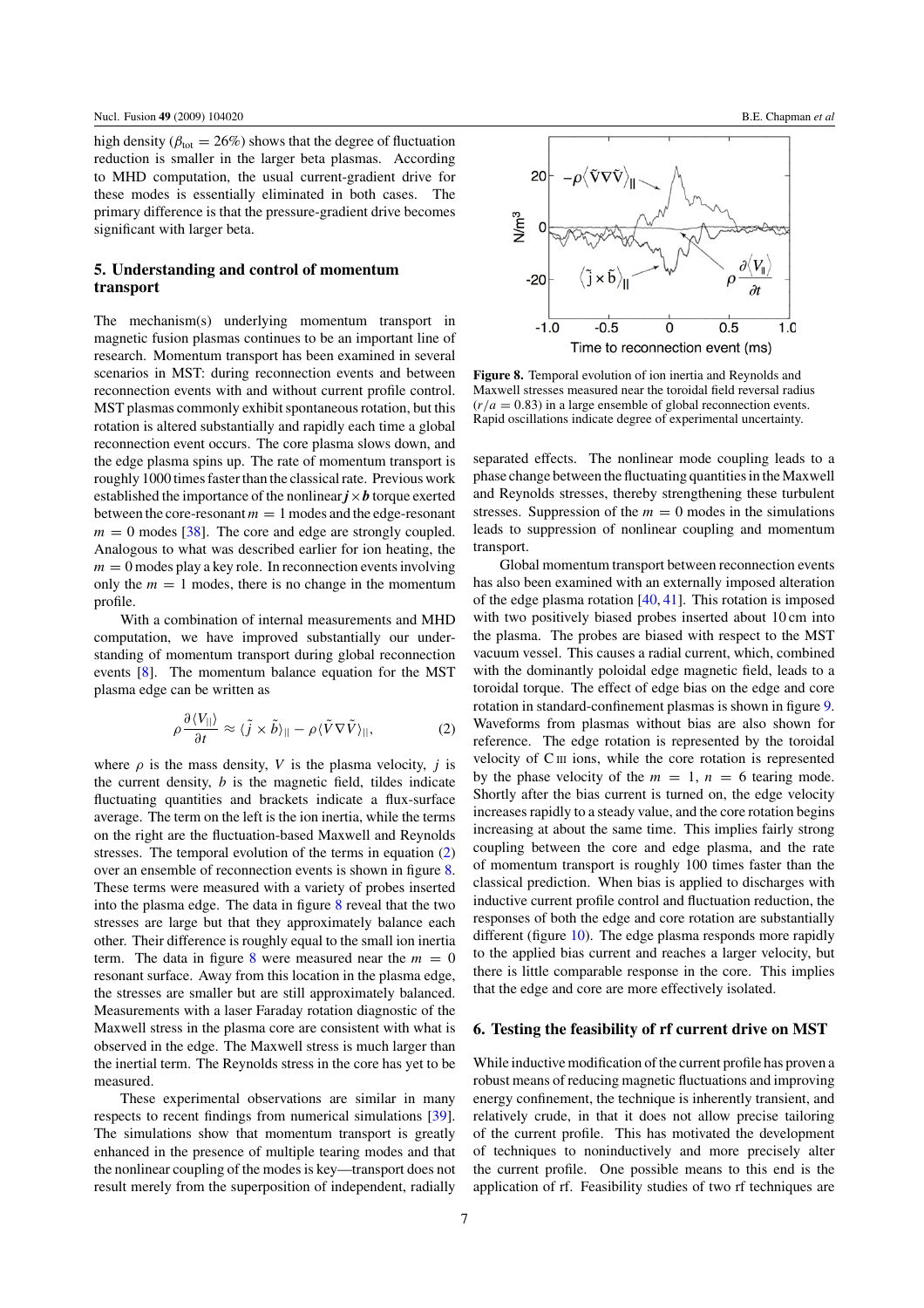<span id="page-8-0"></span>

<span id="page-8-1"></span>**Figure 9.** In 0.2 MA standard-confinement plasmas with two positively biased probes inserted 10 cm into the plasma,  $(a)$  combined bias current carried by the two probes,  $(b)$  edge toroidal flow velocity, represented by the velocity of CIII ions and (c) core toroidal flow velocity, represented by the phase velocity of the  $m = 1$ ,  $n = 6$  tearing mode. In the no-bias case, biasing probes are inserted but grounded. All data based on an ensemble average of similar discharges.



**Figure 10.** In 0.2 MA improved-confinement plasmas with inductive current profile control beginning at 10 ms, same setup and signals as shown in figure  $9$ . The C<sub>III</sub> velocity was unavailable for the no-bias plasmas, but the estimated majority ion rotation in similar plasmas shows that the edge rotation remains small, as in figure [9.](#page-8-0)

presently underway on MST, the first tests of rf in the RFP. The techniques are based on the injection of lower-hybrid waves (LHW) and electron-Bernstein waves (EBW). These two approaches have complementary strengths and challenges. The physics and application of current drive with LHW is well established on tokamaks, but antenna design for MST has required substantial innovative engineering. On the other hand, the EBW approach benefits from a relatively simpler antenna design, but EBW physics is not yet well established for a high-beta plasma like the RFP.



10 15 20 25 30 35 40 45 50

HXR energy (keV)

**Figure 11.** Spectra of hard-x-ray photons measured near lower-hybrid antenna at two input powers.

 $10^{-8}$  L<br>10

HXR flux (ergs/cm2/s/sr/eV)

HXR flux (ergs/cm<sup>2</sup>/s/sr/eV)

The design of the LHW antenna for MST is tightly constrained by the MST vacuum vessel. Large portholes are disallowed to avoid overly large magnetic error fields. The rather large antenna must therefore be mounted on the interior surface of the vessel. This constrains the height (or radial extent) of the antenna to avoid having the antenna act as a limiter. These and other constraints forced a design based on a novel interdigital line antenna [\[42\]](#page-10-8). This is a travellingwave antenna which in MST operates at 800 MHz with an  $n_{\parallel}$  ~ 7.5, parameters dictated by modelling to drive current predominantly in the edge region ( $r/a \sim 0.8$ ) with strong single-pass absorption. One encouraging LHW result thus far is the emission of hard-x-ray photons with energies up to 50 keV, demonstrating that there are electrons with at least this energy in the plasma  $[16]$ . The flux of hard x-rays is also found to increase with the power applied to the antenna. Hardx-ray energy spectra for two applied power levels are shown in figure [11.](#page-8-0) At present, this emission exhibits a degree of toroidal localization. Depending on the direction of LHW injection, hard x-rays are detected over a toroidal extent of up to 120◦, roughly centred on the antenna.

Given the relatively large beta of the RFP, the electron cyclotron resonance is inaccessible for current drive. This is in contrast to the tokamak where electron cyclotron current drive and heating are staples. The EBW is a nearly electrostatic solution of the hot plasma dielectric tensor and presents a potential alternate route for use of the electron cyclotron resonance [\[43\]](#page-10-20). Theory, simulations and experiments show that the EBW converts to and from an electromagnetic wave at the extreme edge, but practical use of this conversion requires low reflected power and high conversion efficiency. As an initial step in testing the feasibility of EBW injection, a compact waveguide antenna was installed on an existing MST porthole to study coupling at low rf power  $\left($  < 10 W) [\[18\]](#page-10-2). Full-wave coupling theory was incorporated into a simulation and tested against experiment. The simulation predicted that the reflected power should depend strongly on the edge density gradient at the upper hybrid resonance (typically within 1–2 cm of the antenna). This result was thoroughly tested with experimental measurements, as shown in figure [12.](#page-9-15) The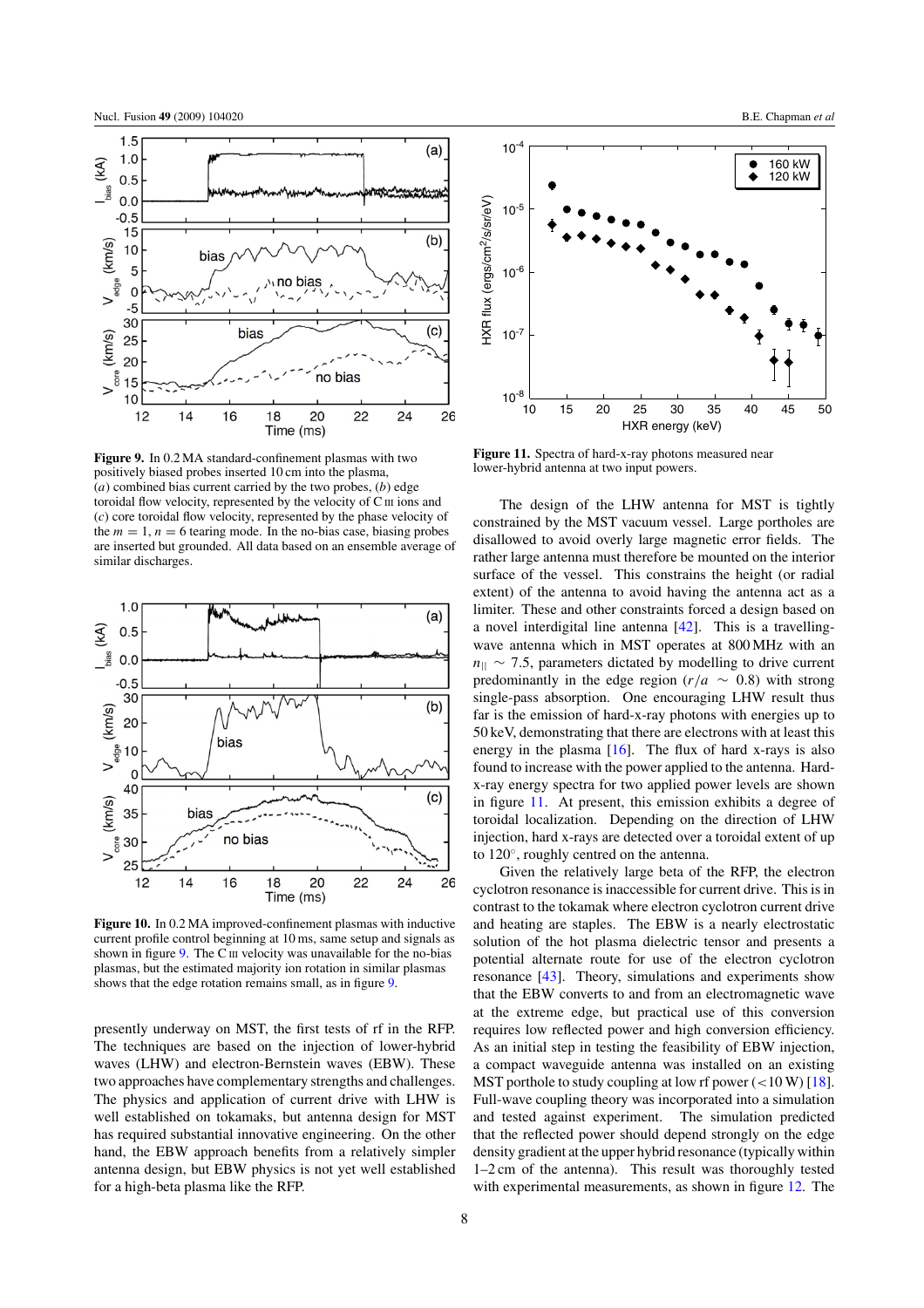<span id="page-9-15"></span>

**Figure 12.** Comparison of experimental and simulated reflection coefficients for a range of density gradient scale lengths in front of the EBW antenna. Plot symbols for experimental data reduced for plot clarity.

measured and predicted reflection coefficients agree well over a range of density scale lengths typical of the MST edge, and the data show that the reflection coefficient can be as low as 10%. Blackbody levels of cyclotron emission from the plasma core have also been measured, and the associated mode conversion was measured to have an efficiency of about 75% [\[17\]](#page-10-1). Reciprocity then implies that EBW injection from the edge has the potential to drive current efficiently in the plasma.

#### <span id="page-9-0"></span>**7. Summary and conclusions**

<span id="page-9-7"></span><span id="page-9-6"></span><span id="page-9-5"></span><span id="page-9-4"></span><span id="page-9-3"></span><span id="page-9-2"></span><span id="page-9-1"></span>In low-density, high-current MST plasmas, we have now demonstrated improved confinement of hot thermal ions with  $T_i$  > 1 keV and hot thermal electrons with  $T_e \sim 2 \text{ keV}$ . This is in addition to previously reported good confinement of 20 keV beam-injected fast ions [\[44\]](#page-10-21) and 100 keV runaway electrons [\[45\]](#page-10-22). We have demonstrated inductive control of the dominant tearing modes over almost all of MST's range of toroidal plasma current. The achievable density during improved confinement has quadrupled, in one case exceeding the Greenwald density limit, and beta has been increased to the point that we are challenging two pressuredriven stability limits. The ultimate beta limit in the RFP has yet to be determined, but we conclude that pressuregradient-driven tearing modes may play an important role. We have also improved our understanding of ion heating and momentum transport due to reconnection, showing, e.g. that the  $m = 0$  modes play a critical role in both processes. The identified importance of the Reynolds and Maxwell stresses during reconnection events, when magnetic fluctuations and magnetic self-organization are dominant, may have relevance to particular plasma regimes in other fusion devices, such as the tokamak. Two potential examples are recently achieved plasmas with induced edge stochasticity and plasmas nearing disruption.

<span id="page-9-14"></span><span id="page-9-13"></span><span id="page-9-12"></span><span id="page-9-11"></span><span id="page-9-10"></span><span id="page-9-9"></span><span id="page-9-8"></span>Motivated by these results and by the need for even further improvements in MST's performance, we are testing the feasibility of current profile control with two rf techniques.

Several upgrades to MST's control systems are also underway. A simple upgrade to the pellet injector has already provided substantially larger pellets and larger plasma density. A relatively high-power tangential neutral beam will be installed to augment ohmic heating and contribute to the search for a beta limit. MST's toroidal field power supply, formerly consisting of several discrete, inflexible capacitor banks, will be supplanted by a fully programmable solid-state system. This will allow attempts at further optimization of inductive current profile control with a wide variety of toroidal field waveforms.

Two of the outstanding questions from this work are (1) the ultimate degree to which ion heat can be generated and captured by control of reconnection and (2) whether or not this technique could actually be useful in a fusion reactor. Previous measurements in MST showed a tripling of the ion temperature with an increase in the toroidal plasma current from 0.25 to 0.5 MA [\[7\]](#page-9-6). An RFP reactor is expected to require a toroidal plasma current of at least 10 MA, suggesting the possibility of substantially larger ion heating at a reactor-relevant current. However, these reconnection events engender rapid electron energy loss, causing a decrease in the electron temperature, and, at present, the most energetic reconnection events require relatively low density. Hence, it remains to be determined how the relative advantages and disadvantages of this technique balance out.

#### **Acknowledgments**

This work was made possible by the unwavering support of the entire MST team and by the US Department of Energy and the National Science Foundation.

## **References**

- [1] Dexter R.N., Kerst D.W., Lovell T.W., Prager S.C. and Sprott J.C. 1991 *Fusion Technol.* **19** 131
- [2] Assadi S., Prager S.C. and Sidikman K.L. 1992 *Phys. Rev. Lett*. **69** [281](http://dx.doi.org/10.1103/PhysRevLett.69.281)
- [3] Choi S., Craig D., Ebrahimi F. and Prager S.C. 2006 *Phys. Rev. Lett.* **96** [145004](http://dx.doi.org/10.1103/PhysRevLett.96.145004)
- [4] Fiksel G., Prager S.C., Shen W. and Stoneking M. 1994 *Phys. Rev. Lett.* **72** [1028](http://dx.doi.org/10.1103/PhysRevLett.72.1028)
- [5] Biewer T.M. *et al* 2003 *Phys. Rev. Lett.* **91** [045004](http://dx.doi.org/10.1103/PhysRevLett.91.045004)
- [6] Gangadhara S., Craig D., Ennis D.A., Den Hartog D.J., Fiksel G. and Prager S.C. 2007 *Phys. Rev. Lett.* **98** [075001](http://dx.doi.org/10.1103/PhysRevLett.98.075001)
- [7] Gangadhara S., Craig D., Ennis D.A., Den Hartog D.J., Fiksel G. and Prager S.C. 2008 *Phys. Plasmas* **15** [056121](http://dx.doi.org/10.1063/1.2884038)
- [8] Kuritsyn A., Fiksel G., Almagri A.F., Brower D.L., Ding W.X., Miller M.C., Mirnov V.V., Prager S.C. and Sarff J.S. 2009 Measurements of the momentum and current transport from tearing instability in the MST reversed-field pinch *Phys. Plasmas* submitted
- [9] Sarff J.S., Hokin S.A., Ji H., Prager S.C. and Sovinec C.R. 1994 *Phys. Rev. Lett.* **72** [3670](http://dx.doi.org/10.1103/PhysRevLett.72.3670)
- [10] Chapman B.E. *et al* 2001 *Phys. Rev. Lett.* **87** [205001](http://dx.doi.org/10.1103/PhysRevLett.87.205001)
- [11] Sarff J.S. *et al* 2003 *Nucl. Fusion* **43** [1684](http://dx.doi.org/10.1088/0029-5515/43/12/014)
- [12] Chapman B.E. *et al* 2002 *Phys. Plasmas* **9** [2061](http://dx.doi.org/10.1063/1.1456930)
- [13] Chapman B.E. *et al* 2009 Generation and confinement of hot ions and electrons in a reversed-field pinch plasma *Phys. Rev. Lett.* in preparation
- [14] Wyman M.D. *et al* 2008 *Phys. Plasmas* **15** [010701](http://dx.doi.org/10.1063/1.2835439)
- [15] Wyman M.D. *et al* 2009 *Nucl. Fusion* **49** [015003](http://dx.doi.org/10.1088/0029-5515/49/1/015003)